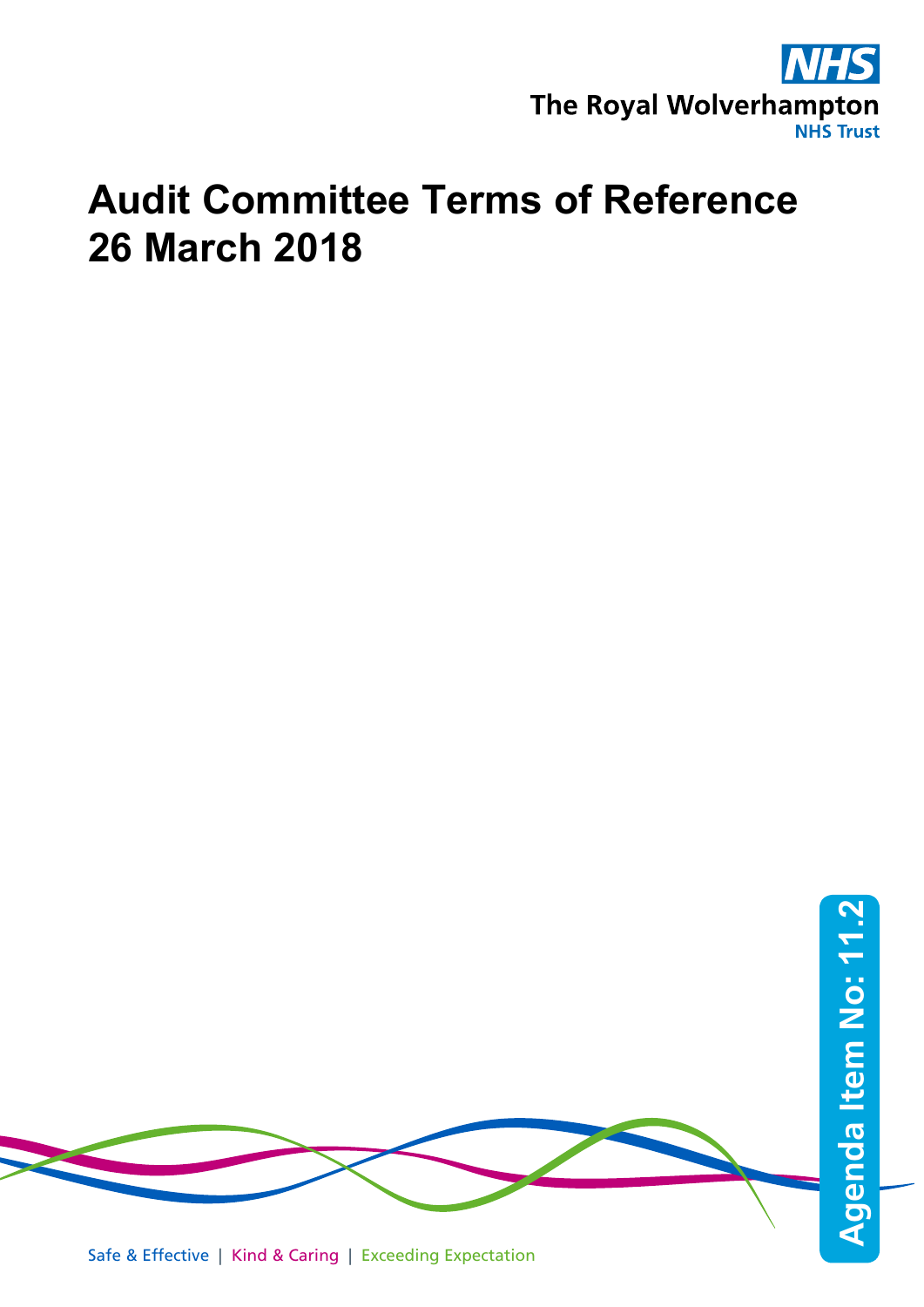

**NHS Trust** 

| <b>Trust Board Report</b>                      |                                                                                                                                                                                                                                                                                                                                                                                                                 |  |
|------------------------------------------------|-----------------------------------------------------------------------------------------------------------------------------------------------------------------------------------------------------------------------------------------------------------------------------------------------------------------------------------------------------------------------------------------------------------------|--|
| <b>Meeting Date:</b>                           | 26 <sup>TH</sup> March 2018                                                                                                                                                                                                                                                                                                                                                                                     |  |
| Title:                                         | Audit Committee Terms of Reference                                                                                                                                                                                                                                                                                                                                                                              |  |
| <b>Executive</b><br>Summary:                   | The Audit Committee at its February meeting reviewed its Terms of Reference,<br>made no significant changes and approved them for consideration by the Trust<br>Board.                                                                                                                                                                                                                                          |  |
| <b>Report of:</b>                              | The Audit Committee                                                                                                                                                                                                                                                                                                                                                                                             |  |
| <b>Action Requested:</b>                       | Approve the Terms of Reference.                                                                                                                                                                                                                                                                                                                                                                                 |  |
| For the attention of<br>the Board              |                                                                                                                                                                                                                                                                                                                                                                                                                 |  |
| <b>Assure</b>                                  | The Audit Committee have reviewed the Terms of Reference with regard to the<br>$\bullet$<br>work-plan and business transacted in the last 12 months and confirm that they<br>are consistent.<br>External Audit and Internal Audit were present at the Committee and confirmed<br>$\bullet$<br>that the Terms of Reference were appropriate.                                                                     |  |
| <b>Author + Contact</b><br>Details:            | Kevin Stringer<br>Chief Financial Officer.                                                                                                                                                                                                                                                                                                                                                                      |  |
| <b>Links to Trust</b>                          | Tel 01902 695954<br>Email kevin.stringer@nhs.net<br>1. Create a culture of compassion, safety and quality                                                                                                                                                                                                                                                                                                       |  |
| <b>Strategic</b><br><b>Objectives</b>          | 3. To have an effective and well integrated local health and care system that<br>operates efficiently<br>5. Maintain financial health – Appropriate investment to patient services<br>6. Be in the top 25% of all key performance indicators                                                                                                                                                                    |  |
| <b>Resource</b><br>Implications:               | Revenue: None<br>Capital: None<br><b>Workforce: None</b><br><b>Funding Source: None</b>                                                                                                                                                                                                                                                                                                                         |  |
| <b>CQC Domains</b>                             | Identify which of the 5 Domains this item contributes toward:<br>Safe: patients, staff and the public are protected from abuse and avoidable harm.<br>Well-led: the leadership, management and governance of the organisation make<br>sure it's providing high-quality care that's based around individual needs, that it<br>encourages learning and innovation, and that it promotes an open and fair culture. |  |
| <b>Equality and</b><br><b>Diversity Impact</b> | There is no adverse impact on equality and diversity.                                                                                                                                                                                                                                                                                                                                                           |  |
| <b>Risks: BAF/TRR</b>                          | None.                                                                                                                                                                                                                                                                                                                                                                                                           |  |
| <b>Risk: Appetite</b>                          | None.                                                                                                                                                                                                                                                                                                                                                                                                           |  |
| <b>Public or Private:</b>                      | <b>PUBLIC</b>                                                                                                                                                                                                                                                                                                                                                                                                   |  |
| <b>Other formal</b><br>bodies involved:        | None                                                                                                                                                                                                                                                                                                                                                                                                            |  |
| <b>References</b>                              | The Audit Committee is established as part of the Trust's Standing Orders.                                                                                                                                                                                                                                                                                                                                      |  |
| <b>NHS Constitution:</b>                       | In determining this matter, the Board should have regard to the Core principles<br>contained in the Constitution of:<br>Equality of treatment and access to services<br>$\bullet$<br>High standards of excellence and professionalism<br>$\bullet$<br>Service user preferences<br>Cross community working<br><b>Best Value</b><br>Accountability through local influence and scrutiny                           |  |
| <b>Appendices</b>                              |                                                                                                                                                                                                                                                                                                                                                                                                                 |  |
| 1                                              | Terms of Reference for the Audit Committee                                                                                                                                                                                                                                                                                                                                                                      |  |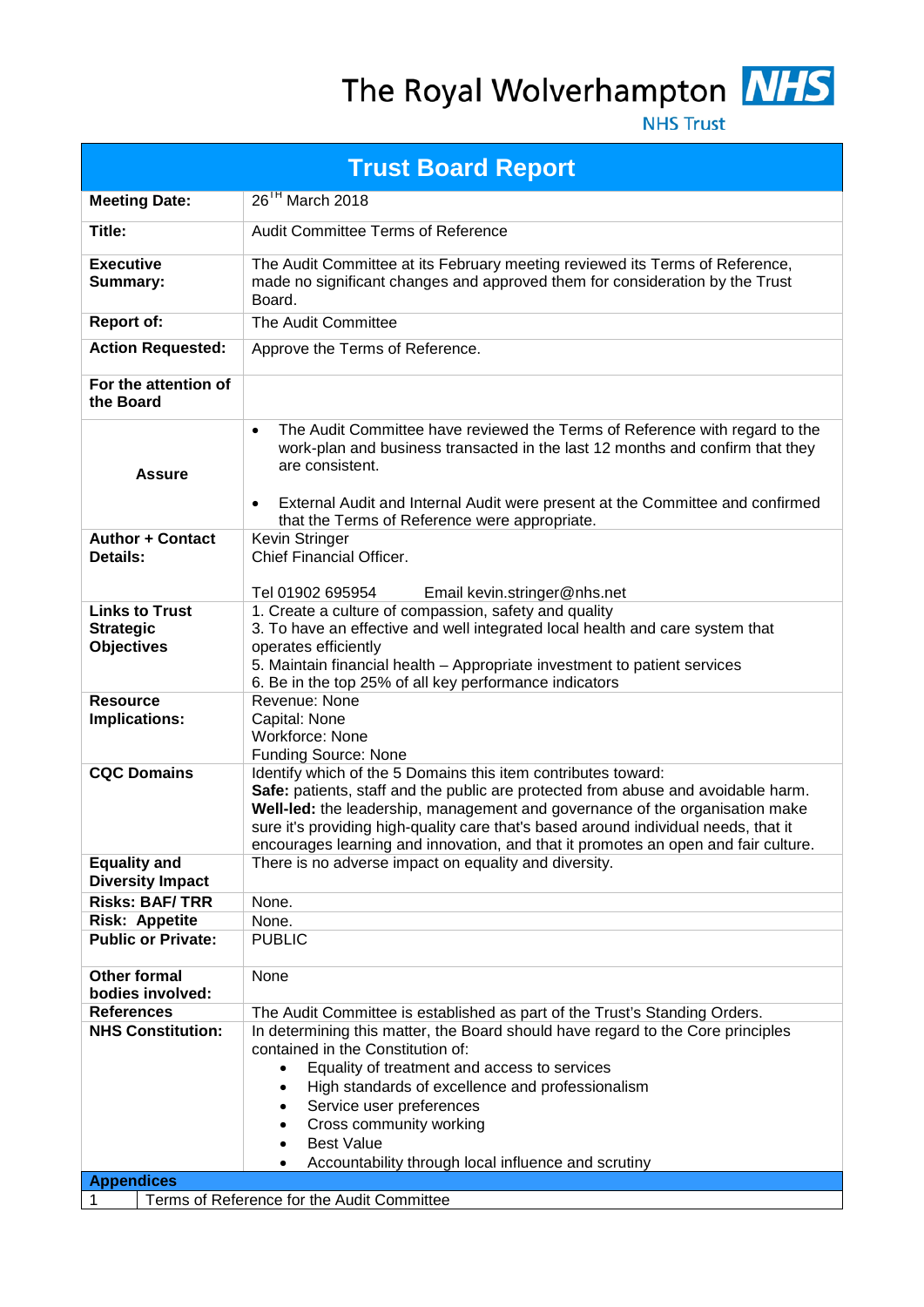**APPENDIX 1**

## **AUDIT COMMITTEE**

| <b>TERMS OF REFERENCE</b>                   |                                                                                                                                                                                                                                                                                                                                                                                                                                                                                                                                                                                        |  |
|---------------------------------------------|----------------------------------------------------------------------------------------------------------------------------------------------------------------------------------------------------------------------------------------------------------------------------------------------------------------------------------------------------------------------------------------------------------------------------------------------------------------------------------------------------------------------------------------------------------------------------------------|--|
|                                             |                                                                                                                                                                                                                                                                                                                                                                                                                                                                                                                                                                                        |  |
| <b>Trust Strategic</b><br><b>Objectives</b> | To provide patients and staff with a safe environment.<br>1.<br>Deliver services within financial allocations.<br>6.<br>To consolidate our position as a leading Healthcare provider in a<br>10.<br>commercial environment.                                                                                                                                                                                                                                                                                                                                                            |  |
|                                             |                                                                                                                                                                                                                                                                                                                                                                                                                                                                                                                                                                                        |  |
| <b>Meeting</b><br><b>Purpose/Remit</b>      | The Audit Committee provides the Board with a means to undertake and<br>obtain independent and objective reviews of financial systems / financial<br>information and help ensure compliance with relevant law, guidance and<br>codes of conduct. The Audit Committee's role has been enhanced to take a<br>wider view over internal controls across the whole of the Trust's activities.                                                                                                                                                                                               |  |
| <b>Responsibilities</b>                     | <b>Internal Control</b><br>1.                                                                                                                                                                                                                                                                                                                                                                                                                                                                                                                                                          |  |
|                                             | The Committee shall review the establishment and maintenance of<br>an effective system of internal control. In particular, the Committee<br>will review:-                                                                                                                                                                                                                                                                                                                                                                                                                              |  |
|                                             | The Annual Governance Statement, and the related Head of Internal<br>Audit Opinion, prior to the endorsement of the Annual Accounts by<br>the Trust Board. In order to undertake such a review, the Audit<br>Committee will need to seek assurance from the activities of the<br>Quality Governance Assurance Committee, not least to ensure that,<br>between the Audit Committee and the Quality Governance<br>Assurance Committee, full coverage is achieved. To support this<br>process, the Audit Committee will meet annually with the Quality<br>Governance Assurance Committee. |  |
|                                             | the policies for ensuring compliance with relevant regulatory, legal<br>and code of conduct requirements, and the operational effectiveness<br>of such policies and related procedures                                                                                                                                                                                                                                                                                                                                                                                                 |  |
|                                             | the policies and procedures for all work related to fraud and<br>$\bullet$<br>corruption as set out in Secretary of State Directions and as required<br>by the NHS Protect                                                                                                                                                                                                                                                                                                                                                                                                             |  |
|                                             | the timeliness of the implementation of agreed action plans arising<br>from all audit reports within the purview of the Committee<br>the policies and procedures for security within the Trust                                                                                                                                                                                                                                                                                                                                                                                         |  |
|                                             |                                                                                                                                                                                                                                                                                                                                                                                                                                                                                                                                                                                        |  |
|                                             | 2.<br><b>Internal Audit</b><br>The Committee shall ensure that there is an effective internal audit<br>function that meets mandatory NHS Internal Audit Standards and<br>provides appropriate independent assurance to the Audit Committee<br>and Board. This will be achieved by:                                                                                                                                                                                                                                                                                                     |  |
|                                             | The consideration of the provision of the Internal Audit service, the<br>$\bullet$<br>audit fee and any questions of resignation and dismissal                                                                                                                                                                                                                                                                                                                                                                                                                                         |  |
|                                             | The review and approval of the Internal Audit strategy and annual<br>$\bullet$<br>plans, ensuring that these are consistent with the audit needs of the<br>Trust, including the needs of the Quality Governance Assurance<br>Committee                                                                                                                                                                                                                                                                                                                                                 |  |
|                                             | The review of progress against the agreed annual internal audit plan<br>The consideration of the major findings of internal audit reviews [and                                                                                                                                                                                                                                                                                                                                                                                                                                         |  |
|                                             | management's response]<br>Ensuring that the quality of the Internal Audit service is maintained<br>and that the service has appropriate standing within the Trust                                                                                                                                                                                                                                                                                                                                                                                                                      |  |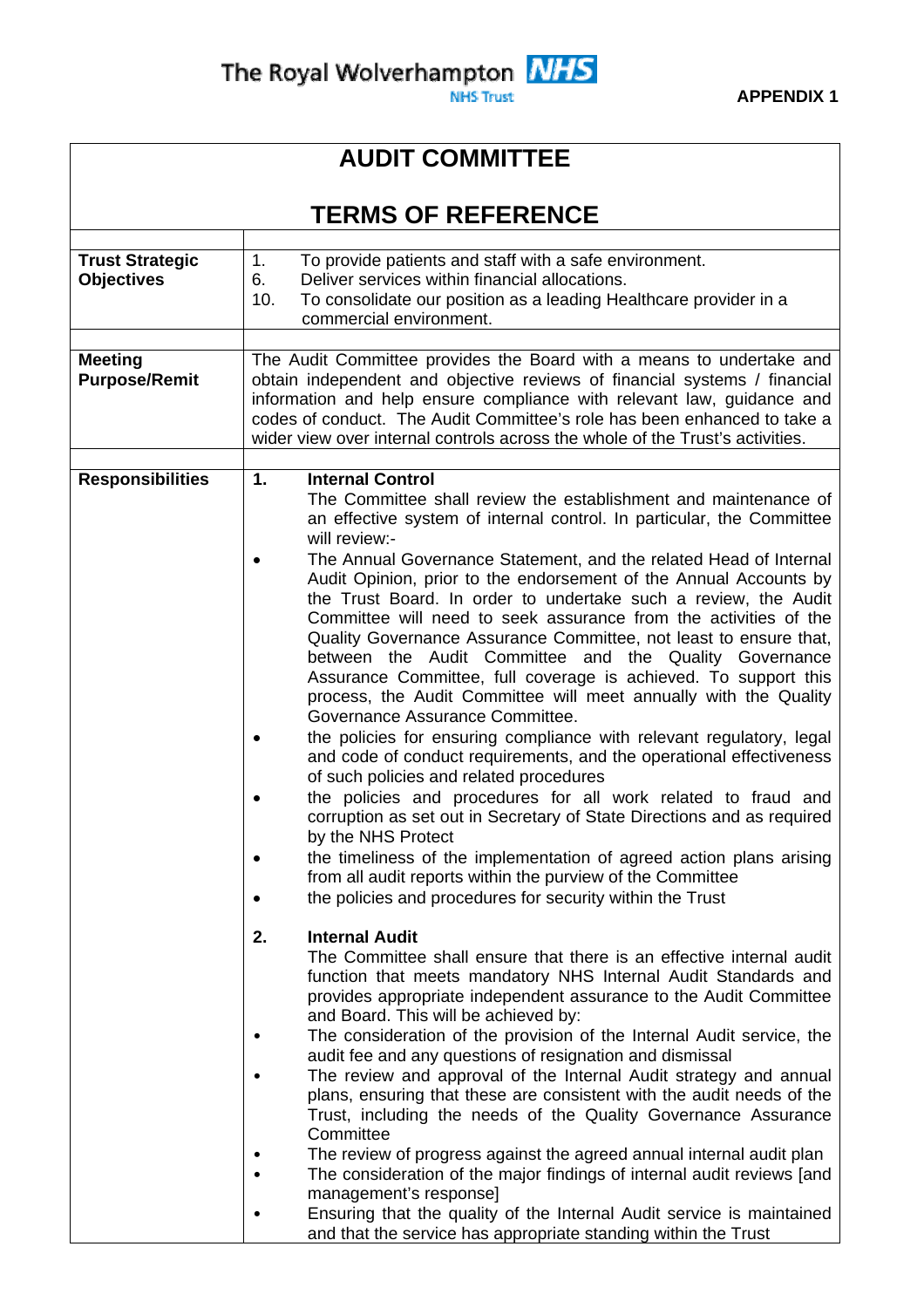| Ensuring co-ordination between the Internal and External Auditors to<br>$\bullet$                                                                |
|--------------------------------------------------------------------------------------------------------------------------------------------------|
| optimise audit resources                                                                                                                         |
| The review of an Annual Report, provided by the Head of Internal<br>٠                                                                            |
| Audit, summarising audit activities during the year                                                                                              |
| Note: for the purposes of the above section, references to Internal<br>$\bullet$                                                                 |
| Audit are deemed to include Counter Fraud work.                                                                                                  |
| 3.<br><b>External Audit</b>                                                                                                                      |
| The Committee shall review the work and findings of the External                                                                                 |
| Auditor and consider the implications of, and management response                                                                                |
| to, their work. This shall be achieved by:                                                                                                       |
| The consideration of the appointment and performance of the<br><b>External Auditor</b>                                                           |
|                                                                                                                                                  |
| The discussion with the External Auditor, before the audit                                                                                       |
| commences, of the nature and scope of the audit as set out in the<br>Audit Plan, and ensure co-ordination, as appropriate, with other            |
| External Auditors in the local health economy                                                                                                    |
| Reviewing External Audit reports, including the agreement of the                                                                                 |
| annual audit letter before its submission to the Trust Board, together                                                                           |
| appropriateness of management responses.<br>with the<br><b>This</b>                                                                              |
| requirement does not extend to value for money / performance                                                                                     |
| related reports, which will be reviewed by the Trust Board.                                                                                      |
| Reviewing and agreeing any additional work beyond the review of<br>$\bullet$                                                                     |
| the accounts and Annual Report/Annual Quality reports                                                                                            |
| 4.<br><b>Financial Reporting</b>                                                                                                                 |
| The Audit Committee shall review the Annual Accounts before                                                                                      |
| submission to the Board, focusing particularly on:                                                                                               |
| The Annual Governance Statement and other disclosures relevant to<br>$\bullet$                                                                   |
| the Terms of Reference of the Committee                                                                                                          |
| Changes in, and compliance with, accounting policies and practices;<br>$\bullet$                                                                 |
| Unadjusted mis-statements in the Annual Accounts<br>$\bullet$                                                                                    |
| Major judgmental areas<br>$\bullet$                                                                                                              |
| Significant adjustments resulting from the audit.<br>$\bullet$                                                                                   |
| The Committee should also ensure that the systems for financial                                                                                  |
| reporting to the Board, including those of budgetary control, are                                                                                |
| subject to review as to the completeness and accuracy of the                                                                                     |
| information provided to the Board.                                                                                                               |
| 5.<br><b>Counter Fraud</b>                                                                                                                       |
| The Committee shall satisfy itself that the organisation has adequate                                                                            |
| arrangements in place for countering fraud and shall review the                                                                                  |
| outcomes of counter fraud work.                                                                                                                  |
| <b>Other</b><br>6.                                                                                                                               |
| The Committee shall review proposed changes to Standing Orders,<br>the Scheme of Reservation and Delegation, and Standing Financial              |
| Instructions, and advise the Board accordingly.                                                                                                  |
| The Committee shall examine the circumstances associated with                                                                                    |
| each occasion when Standing Orders are waived.                                                                                                   |
|                                                                                                                                                  |
| The Committee shall approve all Losses and Compensations.                                                                                        |
|                                                                                                                                                  |
| The Committee should review arrangements by which staff of the Trust may,                                                                        |
| in confidence, raise concerns about possible improprieties in matters of                                                                         |
| financial reporting or other matters. The Audit Committee's objective should                                                                     |
| be to ensure that arrangements are in place for the proportionate and<br>independent investigation of such matters and for appropriate follow-up |
| action.                                                                                                                                          |
|                                                                                                                                                  |
| Where requested by the Board, the Committee should review the content of                                                                         |
|                                                                                                                                                  |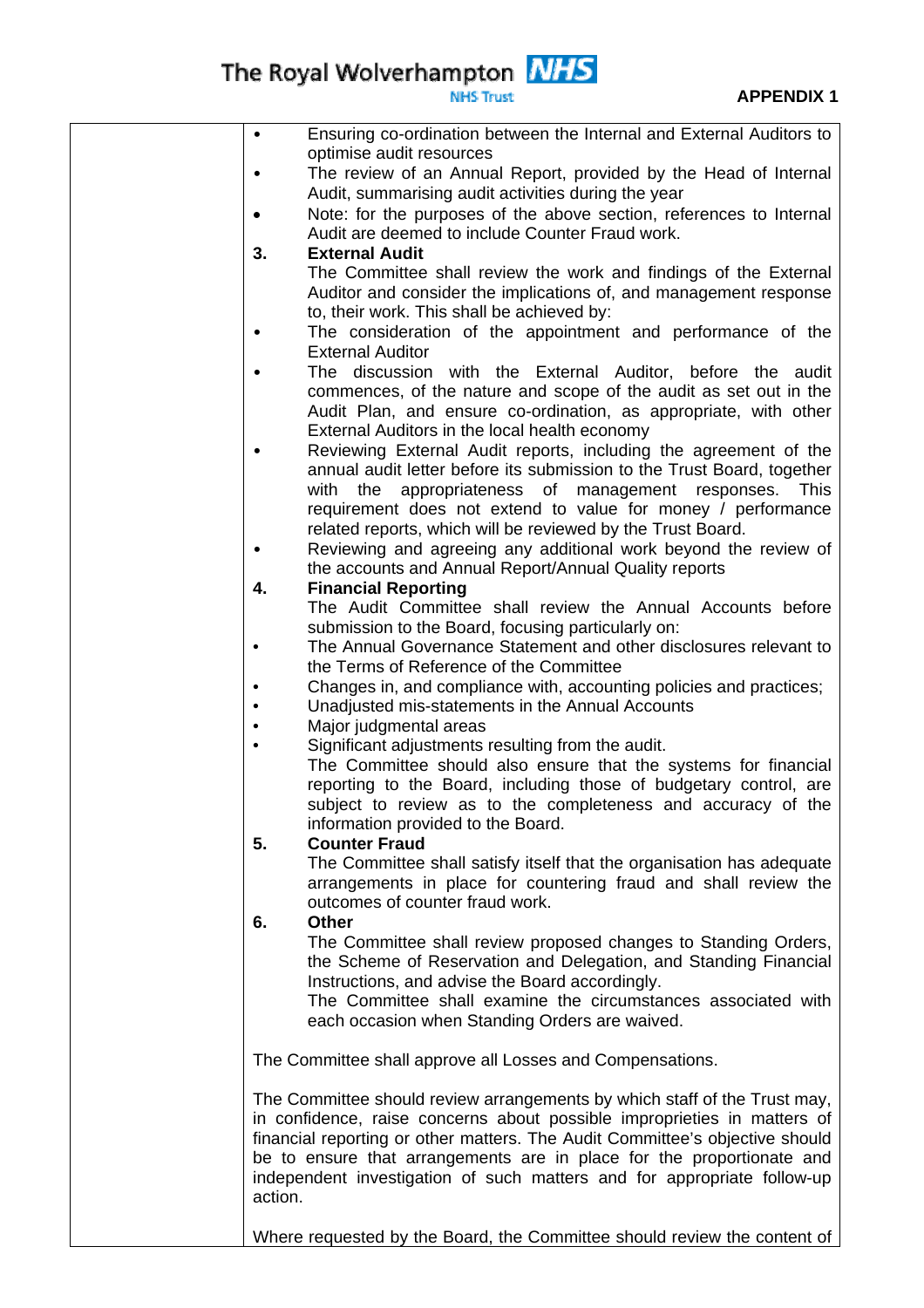**APPENDIX 1**

|                                                   | the Annual Report/ Quality Account and Accounts and advise the Board on<br>whether, taken as a whole, it is fair, balanced and understandable and<br>provides the information necessary for stakeholders to assess the Trust's<br>performance and strategy                                                                                                                                                                                                                                                                                                                                                                                                                                                                                                                                                                                                                                                                       |
|---------------------------------------------------|----------------------------------------------------------------------------------------------------------------------------------------------------------------------------------------------------------------------------------------------------------------------------------------------------------------------------------------------------------------------------------------------------------------------------------------------------------------------------------------------------------------------------------------------------------------------------------------------------------------------------------------------------------------------------------------------------------------------------------------------------------------------------------------------------------------------------------------------------------------------------------------------------------------------------------|
|                                                   | In addition, the Committee will review the work of other Committees within<br>the organisation, whose work can provide relevant assurance to the Audit<br>Committee's own scope of work. In particular, this should include the Quality<br>and Assurance Governance Committee and any risk<br>Governance<br>management committees that are established.                                                                                                                                                                                                                                                                                                                                                                                                                                                                                                                                                                          |
| <b>Authority &amp;</b><br><b>Accountabilities</b> | The Committee is authorised by the Board to investigate any activity within<br>its terms of reference. It is authorised to seek any information it requires<br>from any employee and all employees are directed to co-operate with any<br>request made by the Committee.<br>The Committee is authorised by the Board to obtain outside legal or other<br>independent professional advice and to secure the attendance of outsiders<br>with relevant experience and expertise if it considers this necessary.<br>The Committee shall transact all business in accordance with the policy of<br>the Trust on openness and conformity with the principles and values of the<br>Public Services.<br>The Committee shall transact its business in accordance with national/local<br>policy and in conformity with the principles and values of public service<br>(GP01).                                                              |
| <b>Reporting</b><br><b>Arrangements</b>           | The minutes of Audit Committee meetings shall be formally recorded and<br>submitted to the Board. The Chair of the Committee shall draw to the<br>attention of the Board any issues of significance or that require disclosure to<br>the full Board.<br>The minutes of the Audit Committee meetings shall also be copied to the<br>Trust Quality Governance Assurance Committee.<br>The Chair of the Audit Committee shall provide to the Board an Annual<br>Report of the activities of the Committee.                                                                                                                                                                                                                                                                                                                                                                                                                          |
| <b>Membership</b>                                 | The Committee shall be appointed by the Board from amongst the Non-<br>Executive Directors of the Trust and shall consist of not less than 3<br>members. The Chairman of the Trust Board shall not be a member of the<br>Audit Committee.<br>The Chairman of the Audit Committee shall be appointed by the Chairman<br>and Non-Executive Directors of the Trust.                                                                                                                                                                                                                                                                                                                                                                                                                                                                                                                                                                 |
| <b>Attendance</b>                                 | The Chief Financial Officer and appropriate representatives from internal<br>and external audit shall normally attend meetings, and the Audit Committee<br>can require the attendance of any officer of the Trust relevant to the<br>discussion of a specific issue.<br>At least once a year the Committee may wish to meet with the External and<br>Internal Auditors without any Executive Board Director present.<br>The Chief Executive should be invited to attend and should discuss at least<br>annually with the Audit Committee the process for assurance that supports<br>the Annual Governance Statement. He or she should also attend when the<br>Committee considers the draft Internal Audit Plan and the Annual Accounts.<br>All other executive directors may be invited to attend, particularly when the<br>Committee is discussing areas of risk or operation that are the responsibility<br>of that director. |
| <b>Chair</b>                                      | NED Chair                                                                                                                                                                                                                                                                                                                                                                                                                                                                                                                                                                                                                                                                                                                                                                                                                                                                                                                        |